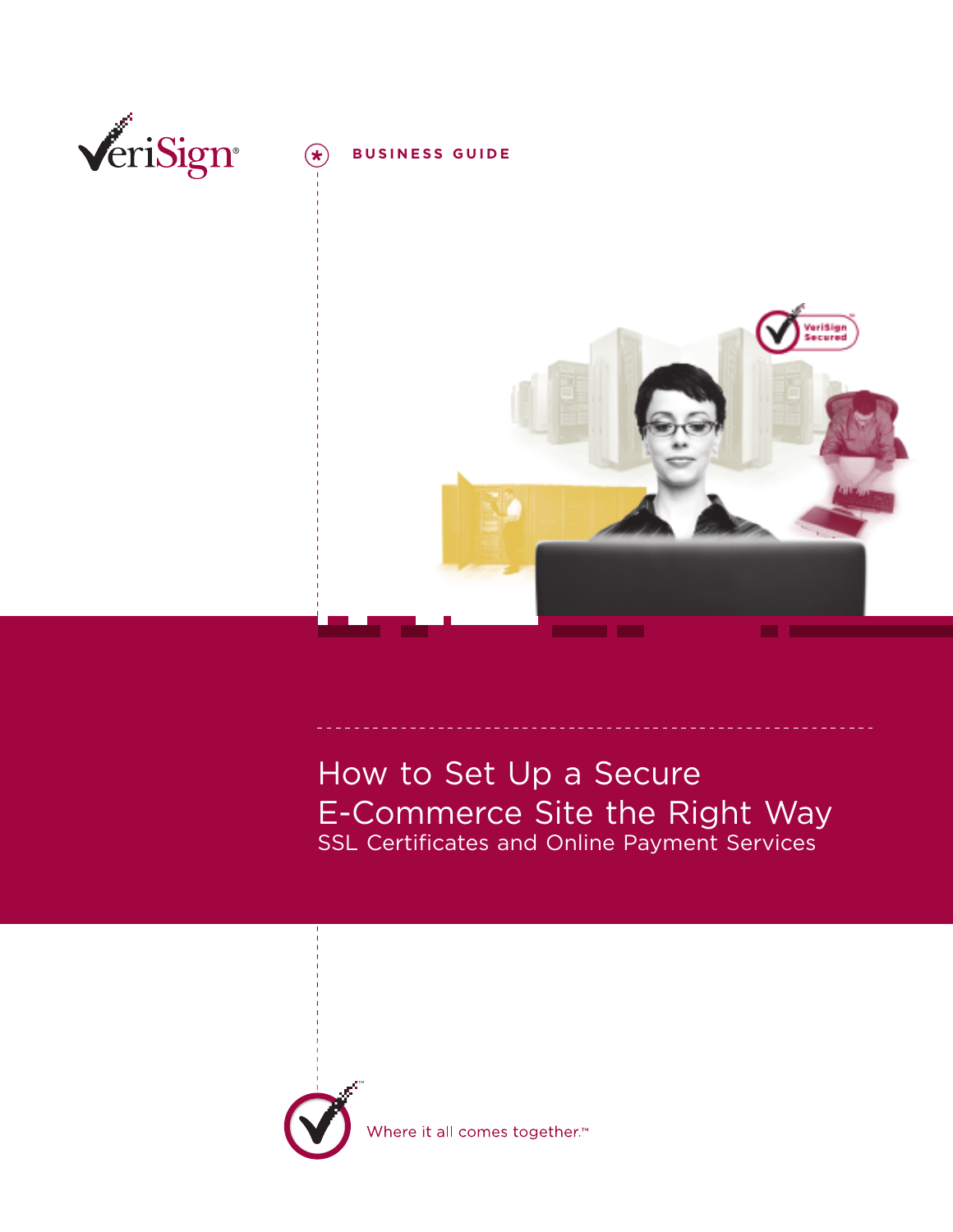

. .

| <b>CONTENTS</b> | + Introduction                                                                                                                                                                                                                  |                                                 |
|-----------------|---------------------------------------------------------------------------------------------------------------------------------------------------------------------------------------------------------------------------------|-------------------------------------------------|
|                 | + E-Commerce Overview                                                                                                                                                                                                           | 4                                               |
|                 | + Goals for Implementing Secure<br>E-Commerce                                                                                                                                                                                   | 6                                               |
|                 | + The Solution: How to Build a<br>Secure E-Commerce Site                                                                                                                                                                        | 6                                               |
|                 | + SSL Certificates<br><b>SSL Defined</b><br>Encryption Technology and SSL                                                                                                                                                       | 7<br>7                                          |
|                 | Certificates                                                                                                                                                                                                                    | 7                                               |
|                 | Authenticating Your Web Site with<br>an SSL Certificate<br>SCG: How to Offer the Strongest                                                                                                                                      | 8                                               |
|                 | Encryption                                                                                                                                                                                                                      | 8                                               |
|                 | Two Levels of SSL Encryption<br>Factors Determining the Level of                                                                                                                                                                | 8                                               |
|                 | <b>SSL Encryption</b>                                                                                                                                                                                                           | 9                                               |
|                 | + VeriSign SSL Certificates<br>Secure Site Pro SSL<br>Secure Site SSL                                                                                                                                                           | 10<br>10<br>10                                  |
|                 | + Online Payment Services<br><b>Online Payment Processing Basics</b><br>The Payment Processing Network<br>How Payment Processing Works<br>Payment Processing-Settlement<br>What to Look for in a Payment<br>Processing Solution | 11<br>11<br>11<br>$12 \overline{ }$<br>13<br>13 |
|                 |                                                                                                                                                                                                                                 |                                                 |

**The Company** 



Where it all comes together.<sup>™</sup>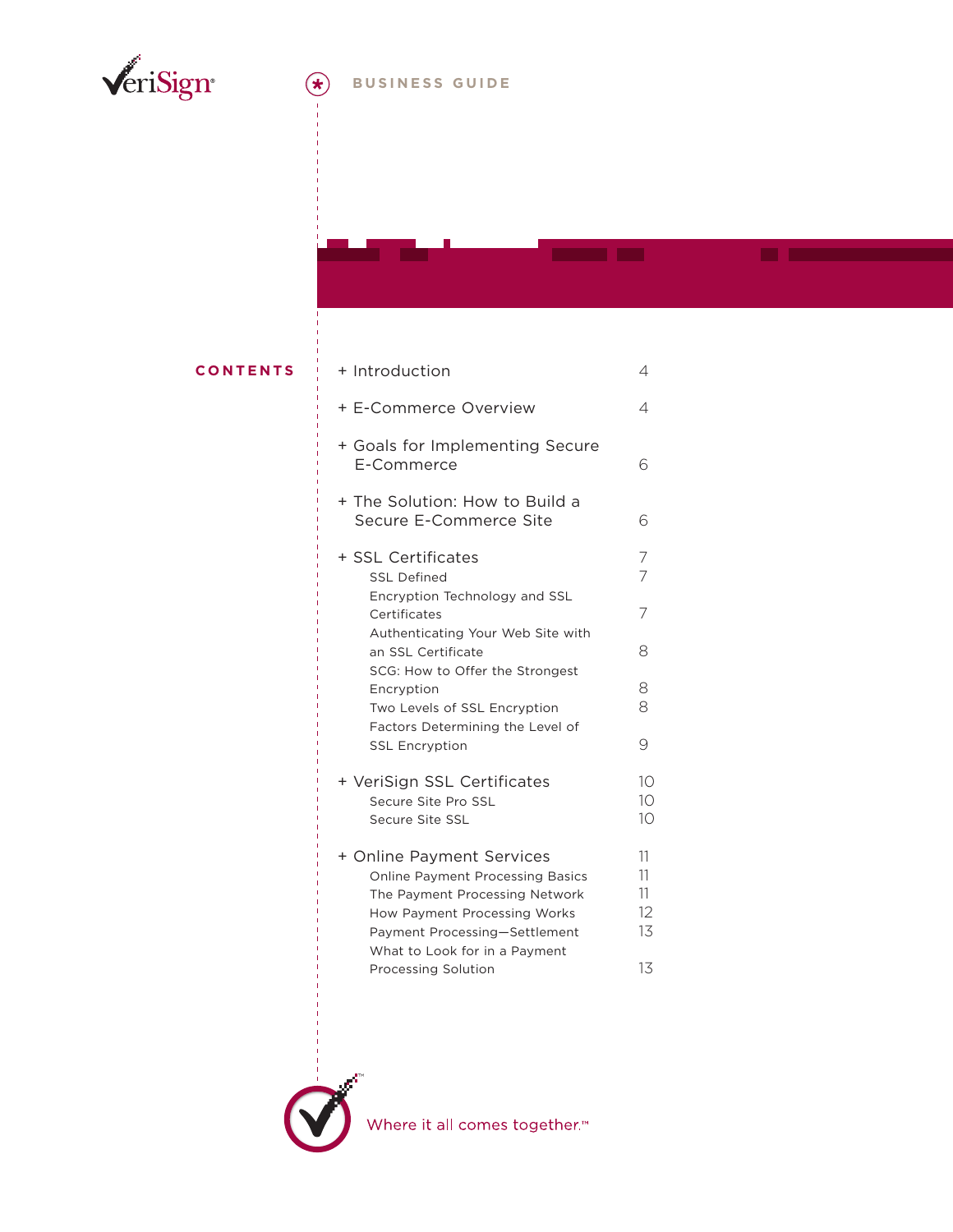

### **CONTENTS**

| + VeriSign Payment Processing<br>Services-Easy, Secure,<br>and Reliable<br>Payflow Pro<br>Payflow Link | 14<br>14<br>15 |
|--------------------------------------------------------------------------------------------------------|----------------|
| + VeriSign Payment Services<br>Features<br>Internet Merchant Account                                   | 16<br>17       |
| + VeriSign Commerce Site                                                                               | 17             |
| + Trust Marks                                                                                          | 17             |
| + VeriSign Trust Mark: The VeriSign<br>Secured Seal                                                    | 18             |
| + VeriSign E-Commerce Solutions:<br>Summary<br>VeriSign Product and Service Overview                   | 18<br>19       |
| + How to Enroll for Commerce Site<br>and Secure Site Solutions                                         | 19             |
| + The VeriSign Advantage                                                                               | 19             |
| + For More Information                                                                                 | 20             |

**Contract** 



Where it all comes together.<sup>™</sup>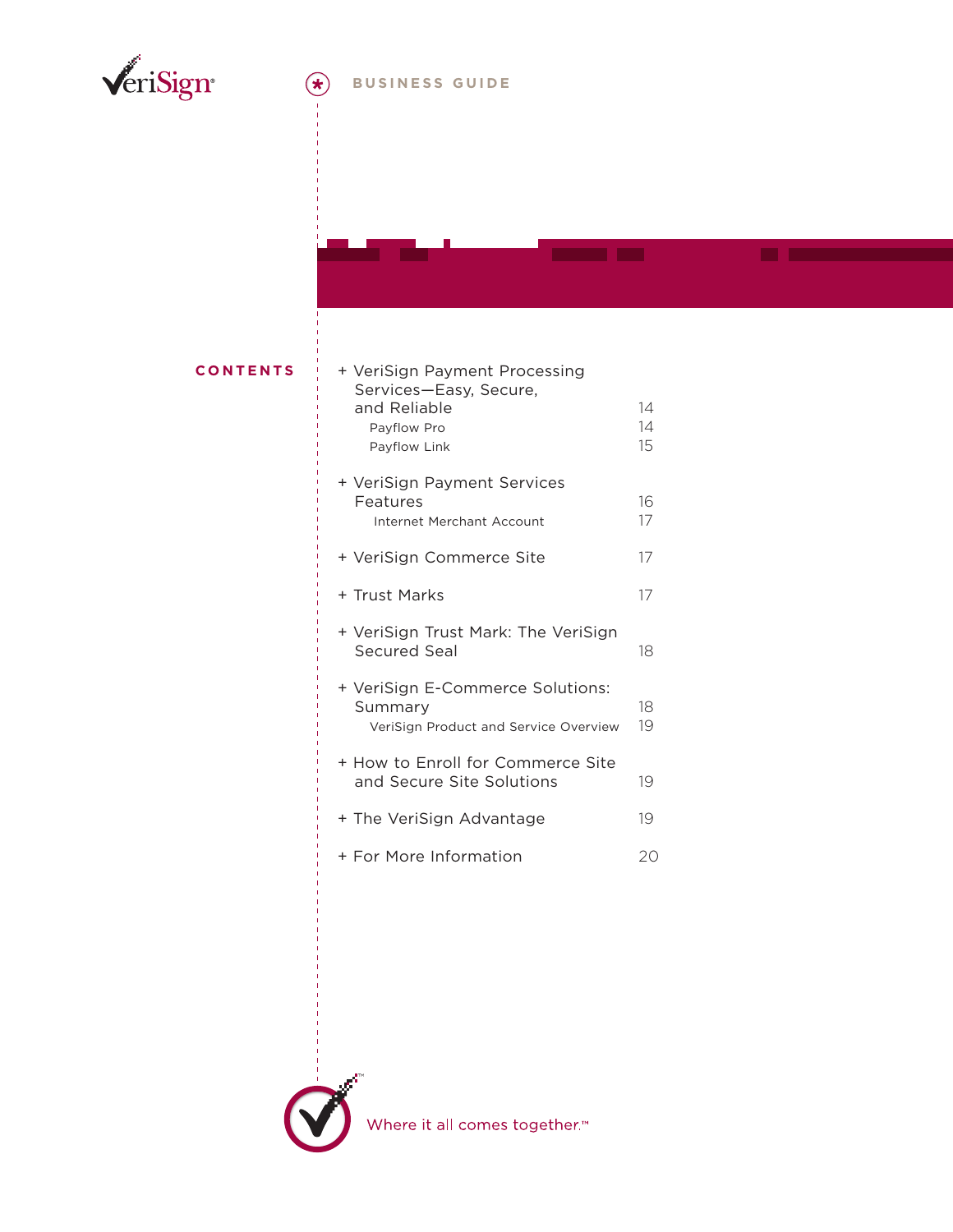

### Introduction

E-commerce has become an increasingly important and effective means to sell products and services. While there are many resources available that discuss the customer facing aspects of e-commerce (e.g., Web site design, use of graphics, page layout, product presentation, promotion, etc.), this paper focuses on the back-end, behind the scenes, technology infrastructure-related requirements, necessary for online merchants to:

- allow customers to safely and securely place orders online
- ensure that merchants reliably process orders and receive payment
- communicate to customers that the entire process is safe and secure

In addition, this paper will describe the services that VeriSign offers to satisfy these requirements:

- VeriSign® SSL Certificates
- VeriSign® Payment Services
- VeriSign® Commerce Site Services
- VeriSign Secured™ Seal

To maintain topical continuity, the paper is organized to discuss a specific requirement, followed directly by a description of VeriSign's products and services that address that requirement.

## E-Commerce Overview

Gaining the trust of online customers is vital for the success of e-commerce. Based on recent online business statistics, some companies have earned that trust by showing strong overall growth in e-commerce. The U.S. Department of Commerce reports retail e-commerce sales have grown from \$27.8 billion in 2000 to \$69.1 billion in 2004, representing growth of 25 percent per year. At the same time, there remains significant opportunity for continued growth. E-commerce sales in 2004 will be just 1.9 percent of total retail sales, growing from 0.9 percent in 2000.<sup>1</sup> Most consumers have access to the Web, so the relatively small size of ecommerce compared to traditional, offline spending does not owe itself to lack of opportunity. In fact, in 2004, 75 percent (204 million) of people in the United States, above age two, and in households with a fixed phone line have Internet access; and more than 50 percent of them (111 million) buy online.<sup>3</sup> The reality is that many people deliberately limit the transactions they do online because they don't fully trust the e-commerce process. These people simply fear for the security of personal and financial information transmitted over the Web. The number one factor (cited by 70 percent of people) discouraging U.S. consumers from using a credit card online was concern about security.<sup>4</sup>

<sup>1</sup> "Quarterly Retail E "Quarterly Retail E-Commerce Sales," U.S. Department of Commerce, November 19, 2004 <sup>2</sup> Nielsen/NetRatings Enumeration Study, February 2004 <sup>3</sup> Jupiter Research, cited in ePaynews, Feburary 19, 2004 <sup>4</sup> Payment One, April 2003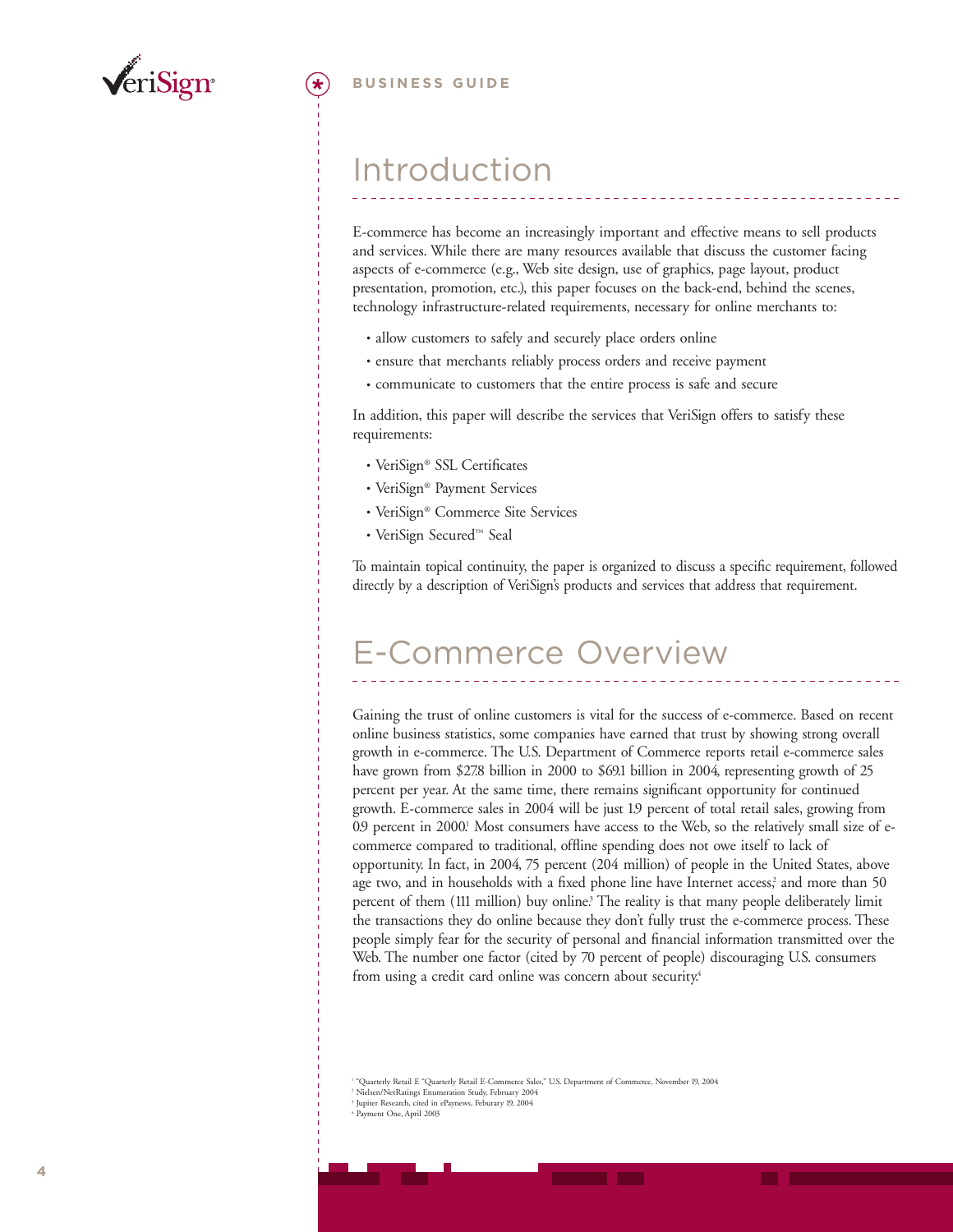



### E-commerce is increasing rapidly. . . and so is online fraud

Source: U.S. Department of Commerce 2004, Celent Communications 2003

Fear of online fraud is well founded. Gartner reports that nearly two million Americans were scammed over the Internet during a recent 12 month period. The direct loss to banks and consumers was \$2.4 billion, according to an April 2004 survey. Gartner estimates that 57 million Internet users in the United States have received email related to phishing scams that impersonate popular Web sites; about 1.8 million people have consequently divulged personal information. Three-fourths of phishing attacks have occurred in the previous six months?

Fortunately, companies can prevent most online fraud with stringent screening and prevention measures. Fraud rates at sites with sales of greater than \$25 million, which typically invest more on screening and prevention measures, are half that of fraud at smaller sites. <sup>6</sup> Companies using these measures hold average fraud losses to just over one percent of sales, according to research by Jupiter Media Metrix.

VeriSign can help your company establish or improve customer trust by securing your Web site for business. VeriSign offers one of the strongest security solutions in the industry by securing information exchange between Web servers and clients, from server to server, and even among other networking devices such as server load balancers or SSL accelerators. VeriSign solutions can provide complete cross-network security by protecting servers facing both the Internet and private intranets. VeriSign Internet payment processing services simplify online payment processing by providing reliable, secure, and affordable payment connectivity among merchants, customers, and financial networks. VeriSign payment processing services allow merchants to securely and easily authorize, process, and manage multiple payment types, without investing in or maintaining significant technological resources.

<sup>5 </sup>"Phishing Attack Victims Likely Targets for Identity Theft," Gartner, May 4, 2004<br><sup>6 </sup>"Online Fraud Costs \$2.6 Billion This Year," MSNBC Interactive, November 11, 2004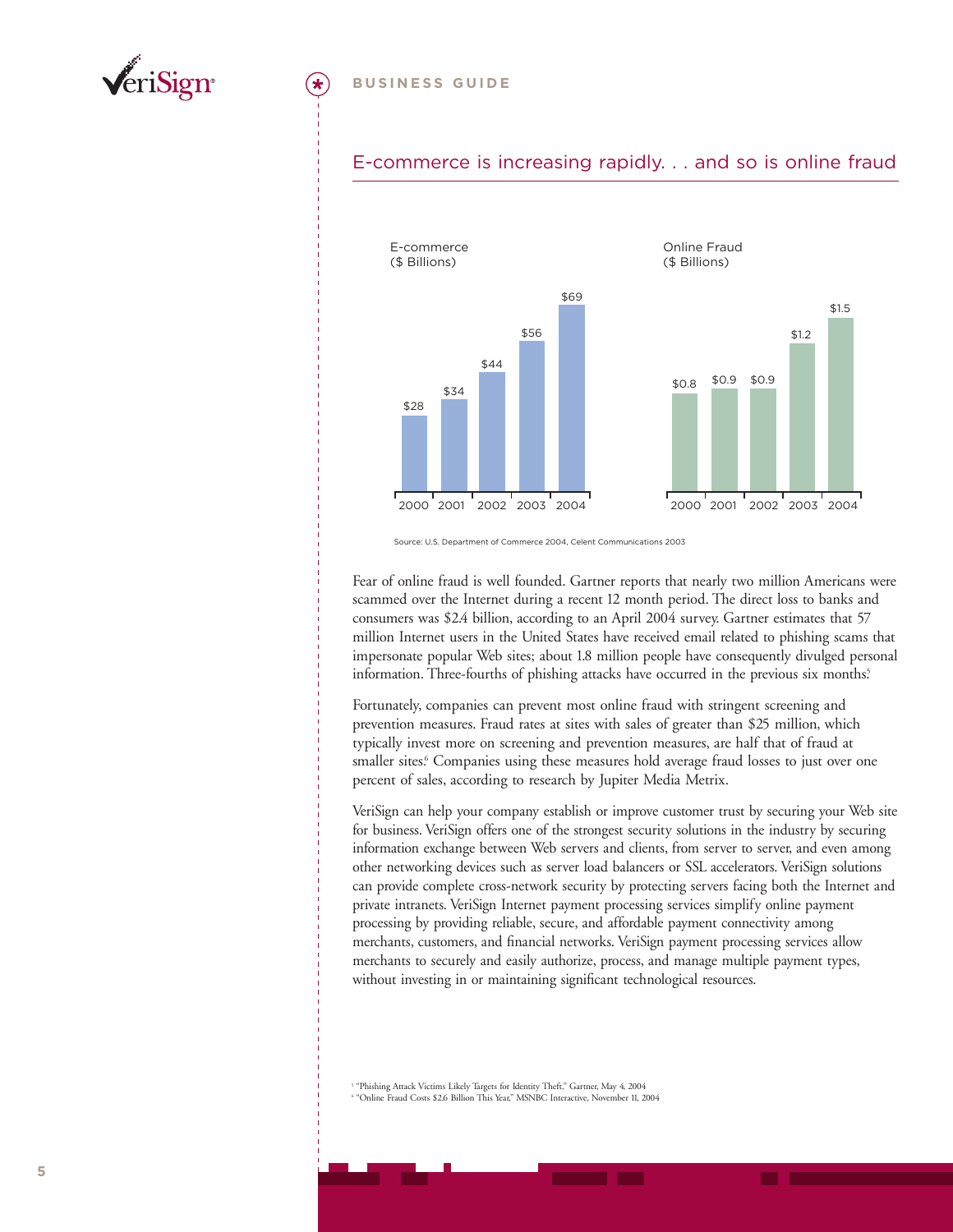

# Goals for Implementing Secure E-Commerce

To take advantage of the opportunities of e-commerce and avoid the risks of communicating and transacting business online, every business must address customer concerns and requirements as well as their own needs.

- **Security and privacy**—Concern about security is the number one factor deterring people from using a credit card online. In addition to having concerns about online credit card fraud, consumers believe that online purchasing poses a significant risk to becoming a victim of identity theft.<sup>7</sup> E-commerce Web sites must address consumers' concerns about security, safety, and privacy.
- **Reliability and up time**—Consumers have come to expect nearly perfect up time and reliability performance from e-commerce sites. A single instance of a site not working properly can significantly reduce the likelihood of customers completing a purchase or returning to purchase at a later time.
- **Confidence and trust**—93 percent of shoppers say it's important for sites to display a trust mark, and 64 percent of consumers who have terminated a transaction online would have gone through with it if a recognized trust mark had been present. 8 Displaying a well-recognized, third-party trust mark or security seal is a requirement to inspire consumer confidence and trust.
- **Payment processing integrity**—Merchants depend upon the integrity and reliability of the back-end payment processing system to ensure that there are no problems between the time a merchant receives an order and the time the payment is credited at the merchant's bank.
- **Quick and easy implementation**—To facilitate quick and easy implementation of e-commerce security solutions, companies with e-commerce Web sites need a vendor that offers comprehensive solutions, has a track record of success, has well developed and tested processes and procedures, and offers industry-leading service and support.

# The Solution: How to Build a Secure E-Commerce Site

The solution for meeting the goals above includes three essential components:

- **SSL Certificates—**Digital certificates for Web servers, to provide security, authentication, privacy, and data integrity through encryption.
- **Payment processing gateways—**A secure online payment system, to allow e-commerce Web sites to securely, reliably, and automatically accept, process, and manage payments online.
- **Trust mark—**A trust mark (also called a security seal), from a trusted third-party, placed on a Web site, allows merchants to communicate to customers that information exchange and transaction processing are secure.

Together, these components form the foundation for developing a secure e-commerce Web site.

<sup>&</sup>lt;sup>,</sup> "MasterCard Targets Phishing, ID Theft," Keith Regan, Ecommerce Times, June 23, 2004<br>" The TNS Study, conducted June-July 2004 was sponsored by VeriSign and was comprised of online shoppers, at least 18 years old. U.S.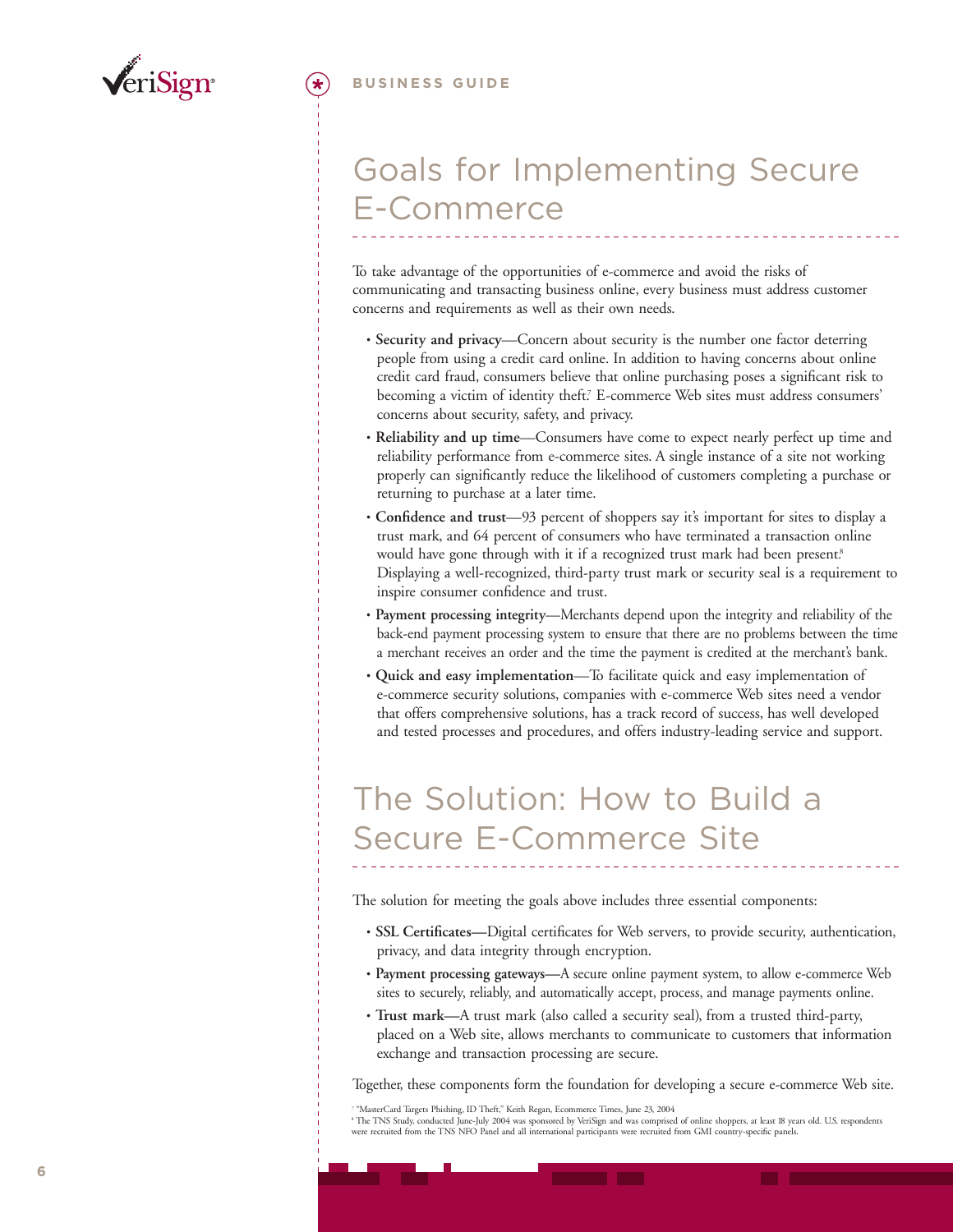

 $\star$ 

# SSL Certificates

SSL Certificates form the basis of a secure e-commerce site by allowing Web sites to offer safe, secure, and private information exchange to their customers.

### **+ SSL Defined**

Secure Sockets Layer (SSL) is the worldwide standard for Web security. SSL technology is used to encrypt and protect information transmitted over the Web with the ubiquitous HTTP protocol. SSL provides your Web site's users with the assurance of access to a valid, "non-spoofed" site, and it prevents data interception or tampering with sensitive information. Support for SSL is built into all major operating systems, Web applications, and server hardware—meaning that your business can use SSL's powerful encryption capabilities to increase consumer confidence. SSL Certificates fulfill two necessary functions to establish e-commerce trust: encryption and authentication.

### **+ Encryption Technology and SSL Certificates**

Encryption is the process of transforming information to make it unintelligible to all but the intended recipient. Encryption is the basis of data integrity and privacy necessary for e-commerce. Customers and business partners will submit sensitive information and transactions to your site via the Web only when they are confident that their sensitive information is secure. Any business that is serious about e-commerce must implement a trust infrastructure based on encryption technology.

An SSL Certificate is an electronic file that uniquely identifies individuals and Web sites and enables encrypted communications. SSL Certificates serve as a kind of digital passport or credential. Typically, the "signer" of a SSL Certificate is an SSL provider (also known as a Certificate Authority), such as VeriSign.

### Figure 2

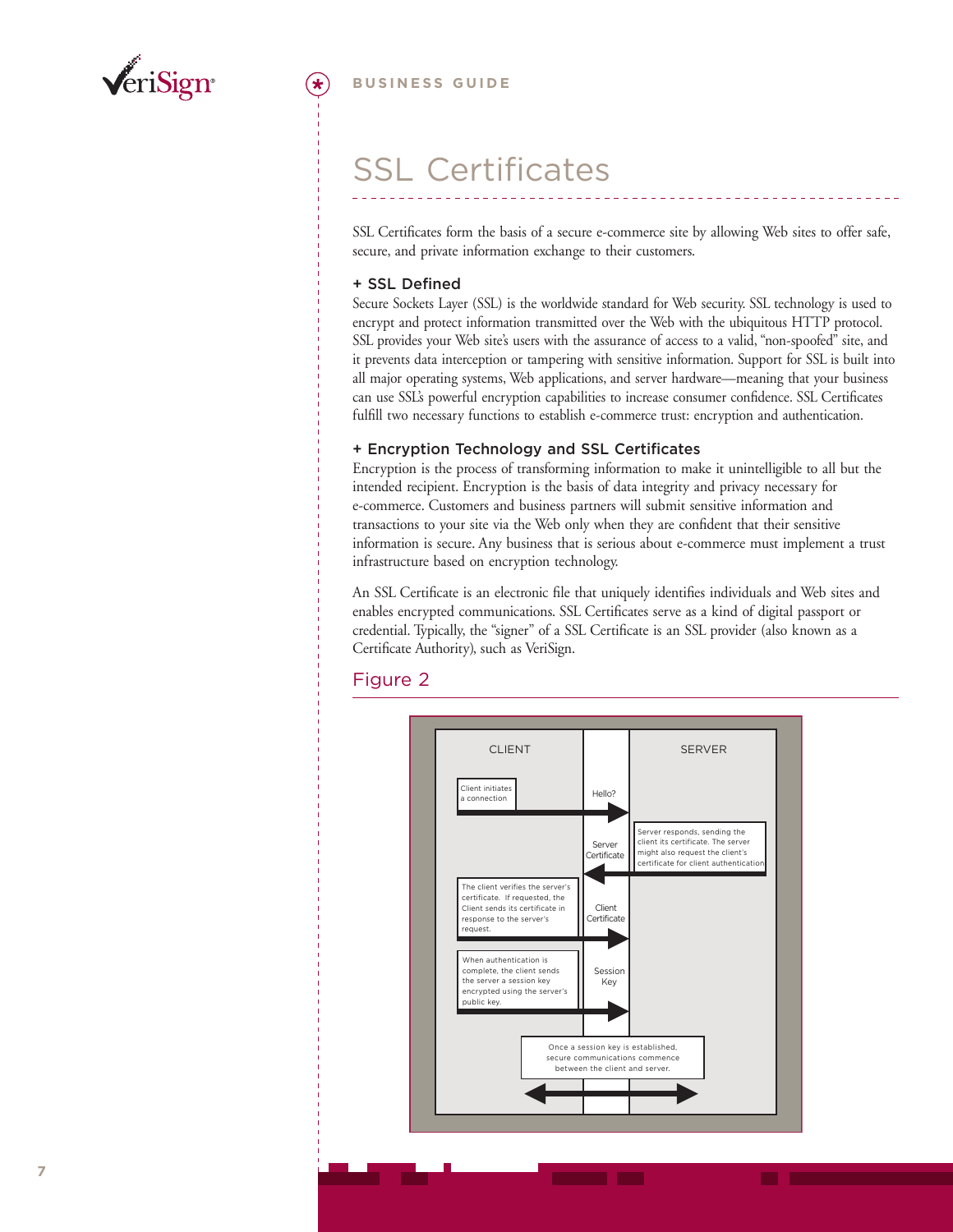

The previous diagram illustrates the process that guarantees protected communications between a Web server and a client. All exchanges of SSL Certificates occur within seconds and require no action by the consumer.

#### **+ Authenticating Your Web Site with an SSL Certificate**

Encryption alone is not enough to ensure a secure Web site and to build trust between your business and its customers and business partners. It is imperative that your company's identity be verified to improve Web visitors' trust in you and your Web site. An SSL Certificate from an SSL provider assures trust by coupling rigorous business authentication practices with state-of-the-art encryption technology in its SSL Certificate solutions. An SSL provider will only issue an SSL Certificate to your online business after it has performed the following authentication procedures:

- Verify your company's identity and confirm it as a legal entity.
- Confirm that your company has the right to use the domain name included in the certificate.
- Verify that the individual who requested the SSL Certificate on behalf of your company was authorized to do so.

Different SSL providers employ varying levels of thoroughness in their authenticating processes, with customers preferring Web sites secured by SSL providers that abide by the strictest standards.

Choosing an SSL provider with well established and rigorous authentication and verification procedures can help your company comply with the security provisions of various security regulations, inspire trust and confidence in customers and business partners by verifying your identity, and reduce risk of fraud.

#### **+ SGC: How to Offer the Strongest SSL Encryption**

At this point, you probably understand the importance of SSL Certificates and the critical role that they play in developing a comprehensive Web security platform, but it is also important to understand that not all SSL Certificates offer the same level of security. There is an important protocol within SSL, called Server Gated Cryptography, or SGC, which has the potential to significantly alter the level of protection offered to any given Web site's visitors. Using an SGC-enabled SSL Certificate increases the encryption level available to many site visitors and ensures that the most possible site visitors will connect at 128-bit encryption, the strongest encryption currently available.

#### **+ Two Levels of SSL Encryption**

There are two basic levels of SSL encryption, which we will refer to as the low-level and the high-level of encryption. Low-level SSL encryption occurs at either 40 or 56 bits. Highlevel SSL encryption is encrypted at a full 128 bits, which represents that strongest SSL encryption currently available for Web servers. Whether a given SSL session occurs at the low or high level of encryption depends on both the configuration of the client system and the type of SSL Certificate in place on the Web server. Many clients' systems are unable to take advantage of full 128-bit SSL encryption, unless an SGC-enabled certificate is in place.

There is a dramatic difference between these two levels of encryption. 128-bit encryption offers 288 times as many possible combinations as 40-bit encryption, meaning that 128-bit encryption is approximately 300 septillion (300,000,000,000,000,000,000,000,000) times stronger than 40-bit encryption. That's over a trillion times a trillion stronger. The most common approach to breaking encryption is "brute force" computation, which involves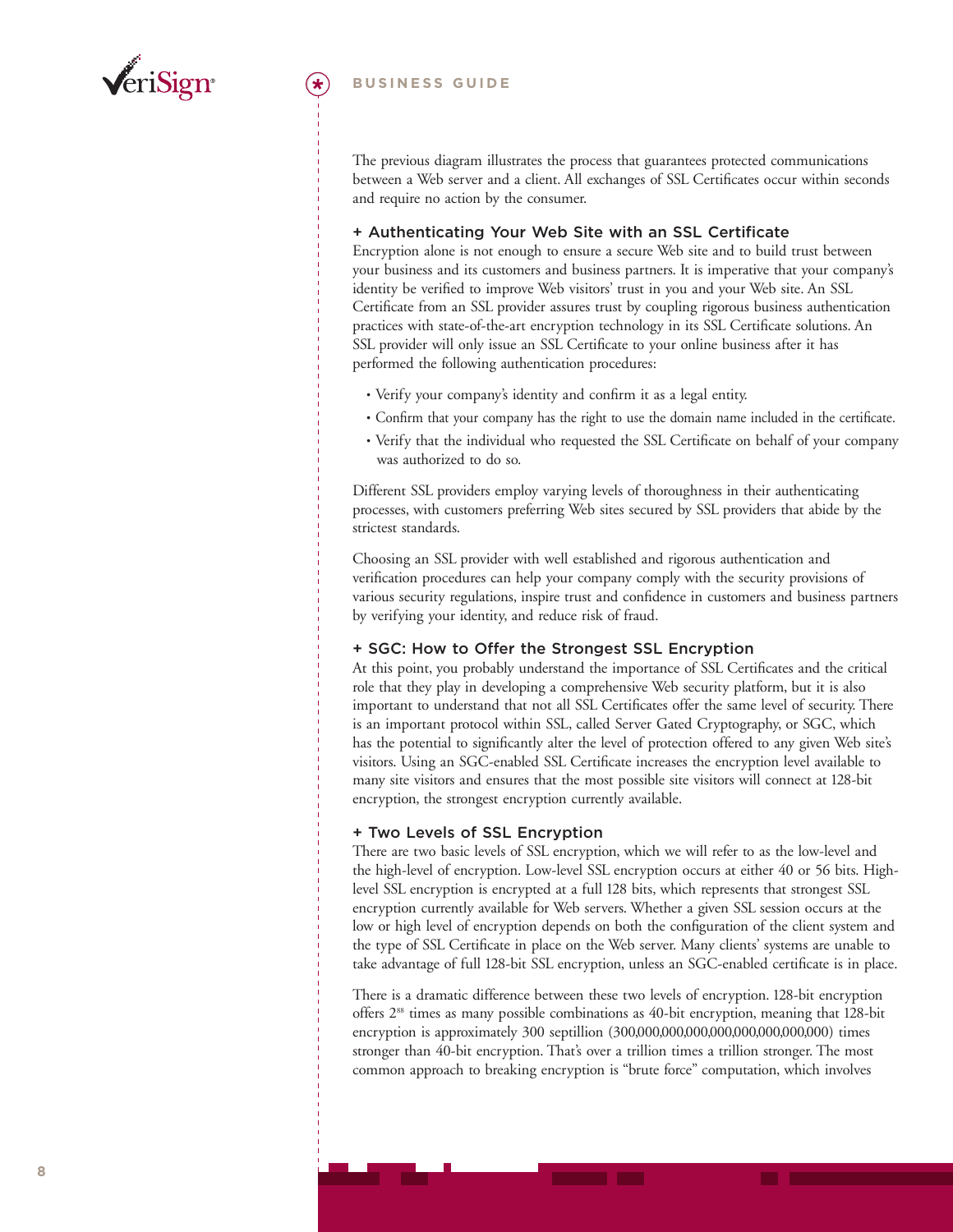

inputting every possible variable into a prompt until the correct one is found. In 1997, 40 bit encryption was broken in about four hours by a college student using this method, and currently it can be broken by a hacker with the right skills and a high-end home system in a matter of minutes. If the same hacker were to attack a 128-bit SSL session, it would take more than a trillion years to break that session.

### **+ Factors Determining the Level of SSL Encryption**

Whether or not a specific client will step up to 128-bit encryption depends upon both the browser version that a client system is running and the operating system that is installed on the client. Either of these factors can cause a client system to fail to step up. It's important to note that these configuration issues exist entirely on the computer that is visiting the Web site, which means that the server's hardware, software, and operating system have no influence over a visitor's ability to step up to 128-bit encryption.

There are three categories of browser. The first category, which represents well under 0.1 percent of browsers in use today, includes those that are simply incapable of connecting at 128 bits. These browsers are so extremely old that they were released before the capability was available, and no SSL Certificate in existence can connect to them with 128-bit encryption. These browsers include Internet Explorer versions prior to 3.02 and Netscape® prior to 4.02. Clients running these extremely old browsers are the only visitors' machines that will ever connect to an SGC-enabled SSL Certificate at less than 128-bit encryption.

The second category of browser is still old but not as old as the first. These browsers include Internet Explorer versions after 3.02 but before 55 and Netscape versions after 4.02 and up through 4.72. They offer 128-bit encryption when connecting with SSL Certificates that are SGC-enabled but fail to use 128-bit encryption when connecting with SSL Certificates that are not. These browsers are present on well under half the systems in use today but still have a significant presence in the market.

The third category includes the newest browsers, Internet Explorer starting with version 55 and Netscape versions after 4.72. These browsers are capable of providing 128-bit encrypted sessions for both types of SSL Certificates, as long as the operating system allows it.

|                                                      | <b>Old browsers</b> | <b>Many Windows</b><br>2000 systems | <b>Other Systems</b> |
|------------------------------------------------------|---------------------|-------------------------------------|----------------------|
| <b>Secure Site</b><br>(no SGC support)               | N <sub>0</sub>      | N <sub>0</sub>                      | $128$ -bit           |
| <b>Secure Site Pro</b><br>(SGC support)              | $128-bit$           | $128-bit$                           | $128$ -bit           |
| SSL from other leading<br>providers (no SGC support) | N <sub>0</sub>      | N <sub>o</sub>                      | $128$ -bit           |

### Which certificates offer 128-bit SSL to all possible systems

Even among those who are well informed on the subject of Web security, many people don't realize that the client machine's operating system can also cause an SSL session not to step up to 128-bit encryption. In particular, many Windows 2000® systems will fail to step up to 128 bits unless the SSL Certificate supports SGC. It's especially important to understand that this security weakness occurs regardless of the version of Internet Explorer running on the client system. Even those computers running the very most recent version of Internet Explorer still fail to connect at 128 bits.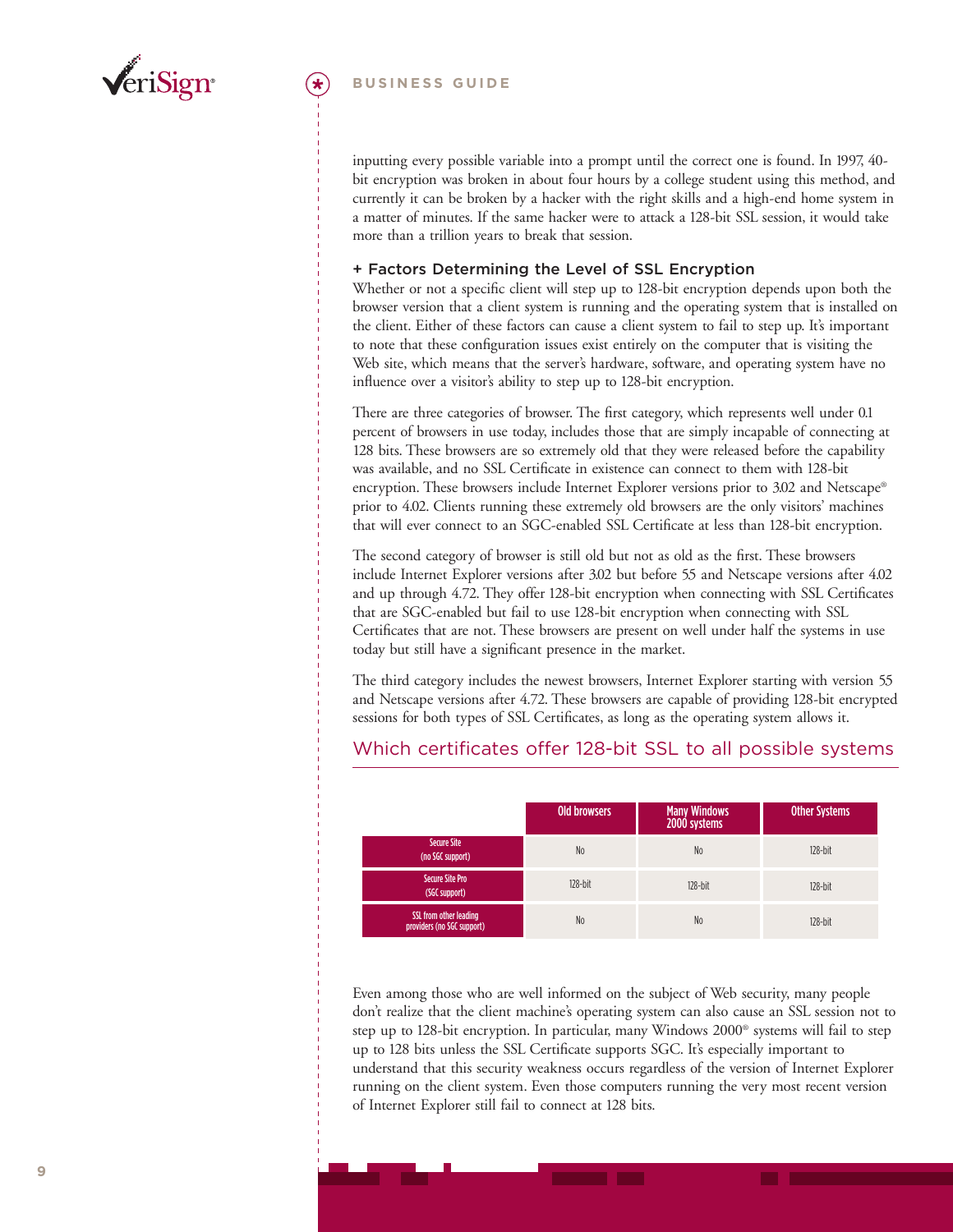

Any copy of Windows 2000 shipped prior to approximately March 2001 that was not subsequently upgraded with one of several Windows upgrade packs will suffer this limitation. The exact number of affected systems is unknown, but with over 156 million Windows 2000 systems in use—representing almost 40 percent of all personal computers encompassing all operating systems<sup>9</sup>—this number is certainly very large.

# VeriSign SSL Certificates

VeriSign is the world's leading SSL provider, having issued almost 500,000 SSL Certificates. Web users are accustomed to seeing commercial e-commerce sites display the VeriSign Secured Seal—prominently featured to assure online users that a Web business is authentic and that its site is capable of securing confidential information with SSL encryption. In fact, in a 2004 study of the 12 most prominent trust marks on the Web, the VeriSign Secured Seal ranked highest by a wide margin in perceived safety of visitors' information, perceived trustworthiness, purchase likelihood, and overall preference. Subjects also ranked the VeriSign Secured Seal as the most recognized of the tested trust marks.<sup>10</sup>

#### **+ Secure Site Pro SSL**

VeriSign® Secure Site Pro Certificates are the best SSL solution to protect confidential transmissions to and from your Web site from being read or modified by anyone other than the communicating parties. Secure Site Pro takes advantage of SGC technology to provide powerful 128-bit SSL encryption to the most possible site visitors. No other SSL Certificate offers stronger encryption to any site visitor than Secure Site Pro.

VeriSign<sup>1</sup> is the only leading SSL provider to offer SGC-enabled certificates. That means among leading SSL providers, only VeriSign can offer the strongest available SSL encryption to every site visitor, regardless of the browser version or operating system that the visitor is using. SGC enables SSL Certificates such as Secure Site Pro to "step-up" to 128-bit SSL encryption when communicating with many client systems that otherwise could only connect at 40- or 56-bit encryption. Over 99.9 percent of desktop computers on the Internet connect to SGC-enabled certificates with 128-bit encryption. VeriSign is the only leading SSL provider that can guarantee that every one of the over 156 million Windows 2000 users is connecting with the unbroken protection of 128-bit SSL.

#### **+ Secure Site SSL**

VeriSign® Secure Site SSL Certificates are a cost effective solution for less security sensitive intranets, extranets, and Web sites. They enable 128-bit encryption for users with newer operating systems and browsers. VeriSign Secure Site enables 40-bit SSL encryption when communicating with a large number of older systems currently in use, including many Windows 2000 systems (regardless of whether these systems are using the most recent version of Internet Explorer or not), and some older browser versions as well. Secure Site SSL Certificates run on virtually all server software platforms. Secure Site and other non-SGC enabled certificates represent an option for environments in which having the best possible security is not as important a factor as cost.

<sup>9</sup> "PC Market by Operating System: Worldwide, 2004-2007," Gartner-Dataquest, January 14, 2004 <sup>10</sup> TNS Study, June-July 2004

<sup>11</sup> SSL Certificates may be obtained from VeriSign's affiliates, resellers, or subsidiaries in addition to directly from VeriSign, Inc.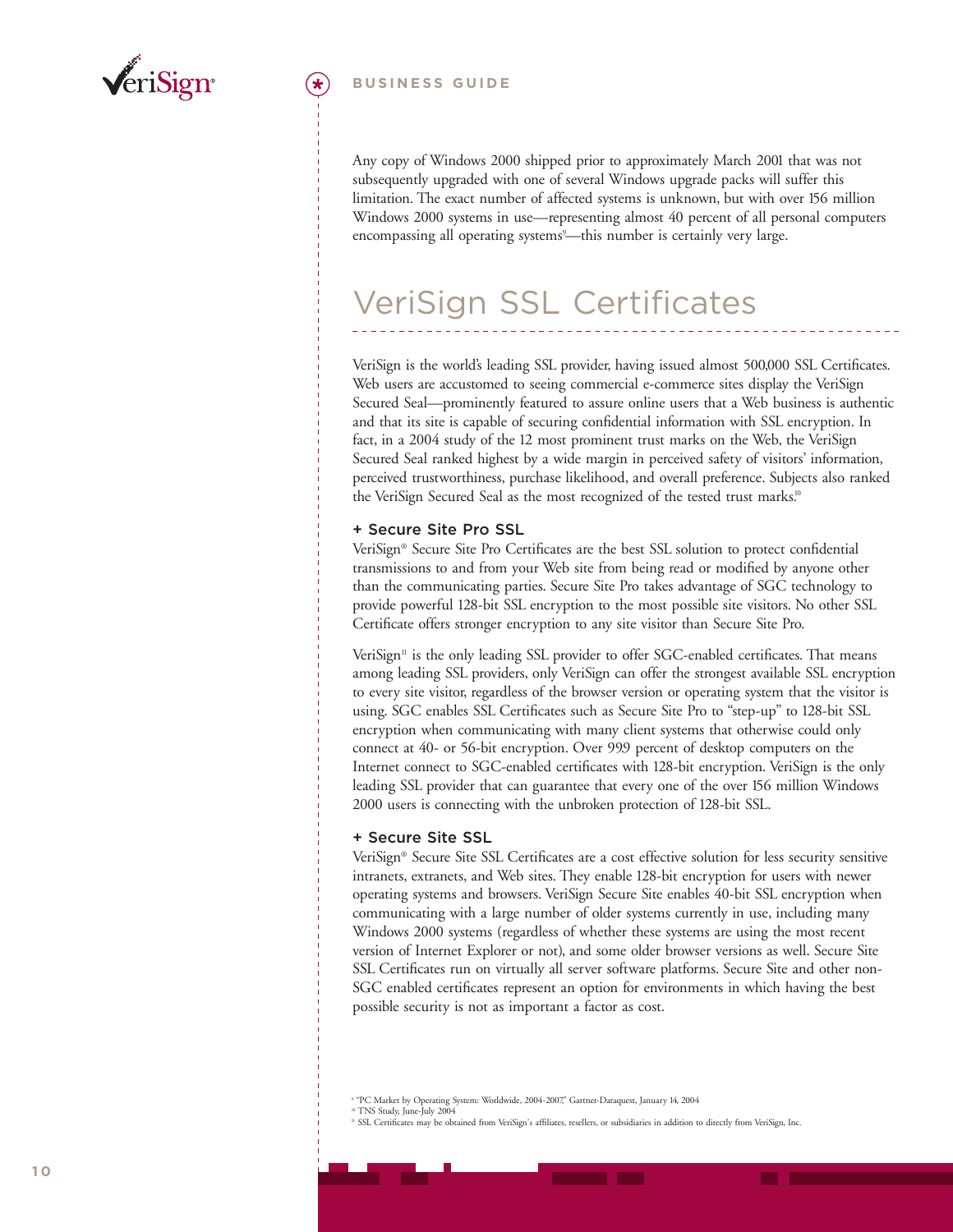

# Online Payment Services

Once you have built a Web site and implemented SSL Certificates to authenticate your company to customers and encrypt communications and transactions, you must address another crucial component to secure your e-commerce Web site. Online payment services enable customers to easily pay for products and services online and facilitate processing and managing those payments in conjunction with a network of financial institutions.

### **+ Online Payment Processing Basics**

Purchasing online may seem to be quick and easy, but most consumers give little thought to this seemingly instantaneous process. For e-commerce to work correctly, merchants connect to a network of banks (both acquiring and issuing banks), processors, and other financial institutions so that payment information provided by the customer can be routed securely and reliably. The solution is a payment processing service that connects your online store to these institutions and processors. Because payment information is highly sensitive, trust and confidence are essential elements of any payment transaction. Therefore the payment processing service should be provided by a company with in-depth experience in payment processing and security.

#### **+ The Payment Processing Network**

Here's a breakout of the participants and elements involved in processing payments:

- **Acquiring Bank—**In the online payment processing world, an Acquiring Bank provides Internet Merchant Accounts. A merchant must open an Internet Merchant Account with an Acquiring Bank to enable online credit card authorization and payment processing. Examples of Acquiring Banks include Merchant eSolutions and most major banks.
- **Authorizations—**The process by which a customer's credit card is verified as active and the credit availability sufficient to make a transaction is confirmed. In the online payment processing world, an authorization also verifies that the billing information the customer has provided matches up with the information on record with the relevent credit card company.
- **Credit Card Associations—**A financial institution that provides credit card services that are branded and distributed by Customer Issuing Banks. Examples include Visa and MasterCard.
- **Customer—**The holder of the payment instrument—such as credit card, debit card, or electronic check
- **Customer Issuing Bank—**A financial institution that provides a customer with a credit card or other payment instrument. Examples include Citibank, Suntrust, etc. During a purchase, the Customer Issuing Bank verifies that the payment information submitted to the merchant is valid and that the customer has the funds or credit limit to make the proposed purchase.
- **Internet Merchant Account—**A special account with an Acquiring Bank that allows the merchant to accept credit cards over the Internet. The merchant typically pays a processing fee for each transaction processed, also known as the discount rate. A merchant applies for an Internet Merchant Account in a process similar to applying for a commercial loan. The fees charged by the Acquiring Bank will vary.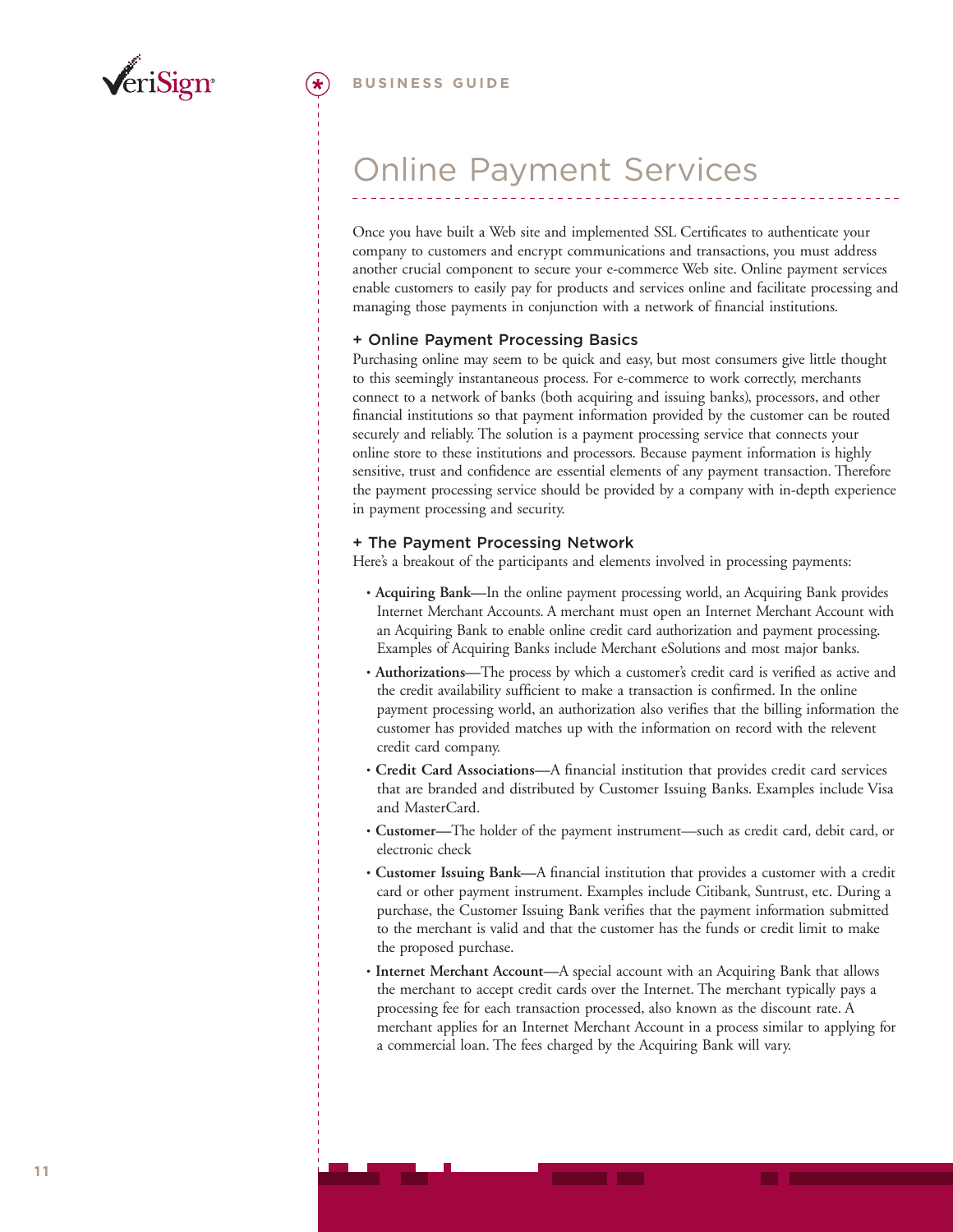

- **Merchant—**Someone who owns a company that sells products or services.
- **Payment Processing Service—**A service that provides connectivity among merchants, customers, and financial networks to process authorizations and payments. The service is usually operated by a third-party provider such as VeriSign.
- **Processor—**A large data center that processes credit card transactions and settles funds to merchants. The processor is connected to a merchant's site on behalf of an Acquiring Bank via a Payment Processing Service.
- **Settlement—**The process by which transactions with authorization codes are sent to the processor for payment to the merchant. Settlement is a sort of electronic bookkeeping procedure that causes all funds from captured transactions to be routed to the merchant's Acquiring Bank for deposit.

#### **+ How Payment Processing Works**

Payment processing in the online world is similar to payment processing in the offline or "brick-and-mortar" world, with a few exceptions. In the online world, the store and the transaction are virtual. This means that the card is "not present" at the transaction and that the transaction information is submitted and processed via the merchant store network. Because of this, merchants are held liable for fraudulent transactions by the credit card associations. Merchants must take additional steps to guard against online fraud, including verification that the card information is being submitted by the actual owner of the card and protection of their store and network infrastructure from hacking attempts.

Payment processing can be divided into two major phases or steps: authorization and settlement. Authorization verifies that the card is active and that the customer has sufficient credit available to make the purchase. Settlement involves transferring money from the customer's account to the merchant's account. Online payment processing may also allow you to set up automatically recurring billing payments if your payment processing service provider offers this feature.

### Payment processing—authorization

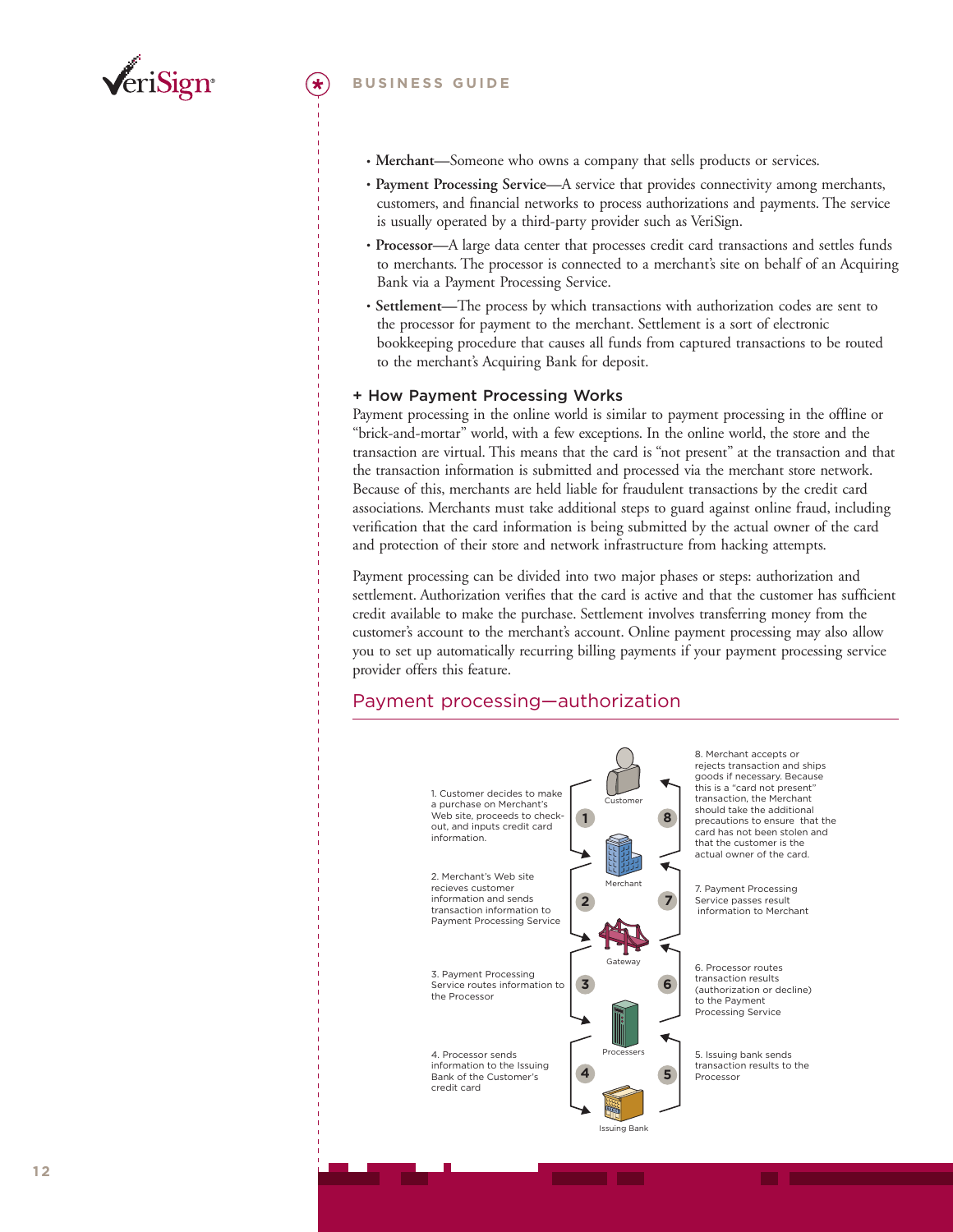

#### **+ Payment Processing—Settlement**

The settlement process transfers authorized funds for a transaction from the customer's bank account to the merchant's bank account. The process is basically the same whether the transaction is conducted online or offline.

### Figure 5



#### **+ What to Look for in a Payment Processing Solution**

Finding a reliable, secure, and flexible payment processing solution for your business is critical, so it's important to take the time to investigate and assess the options available to you. A payment processing solution should provide you:

- **Fast, reliable and flexible transaction processing—**Reliably and cost-effectively accept and process a variety of payment types, including credit cards, debit cards, and electronic checks. Not only does this ability reduce lost sales, but it also enhances the quality of your site by allowing your customers the freedom and flexibility to pay you quickly and conveniently.
- **Real-time authorization—**Provide real-time credit card authorization results allowing you to accept or reject orders immediately and reduce risk of fraudulent transactions.
- **Payment tracking and management—**Easily track and manage payments from multiple payment types or processors so you can spend more time on your business, not on managing transactions. It should also act as a virtual terminal to allow for processing offline transactions. That gives you the flexibility to process orders received by telephone, by fax, over email, or in person. Lastly it should store transaction records letting you easily search for transactions and create reports.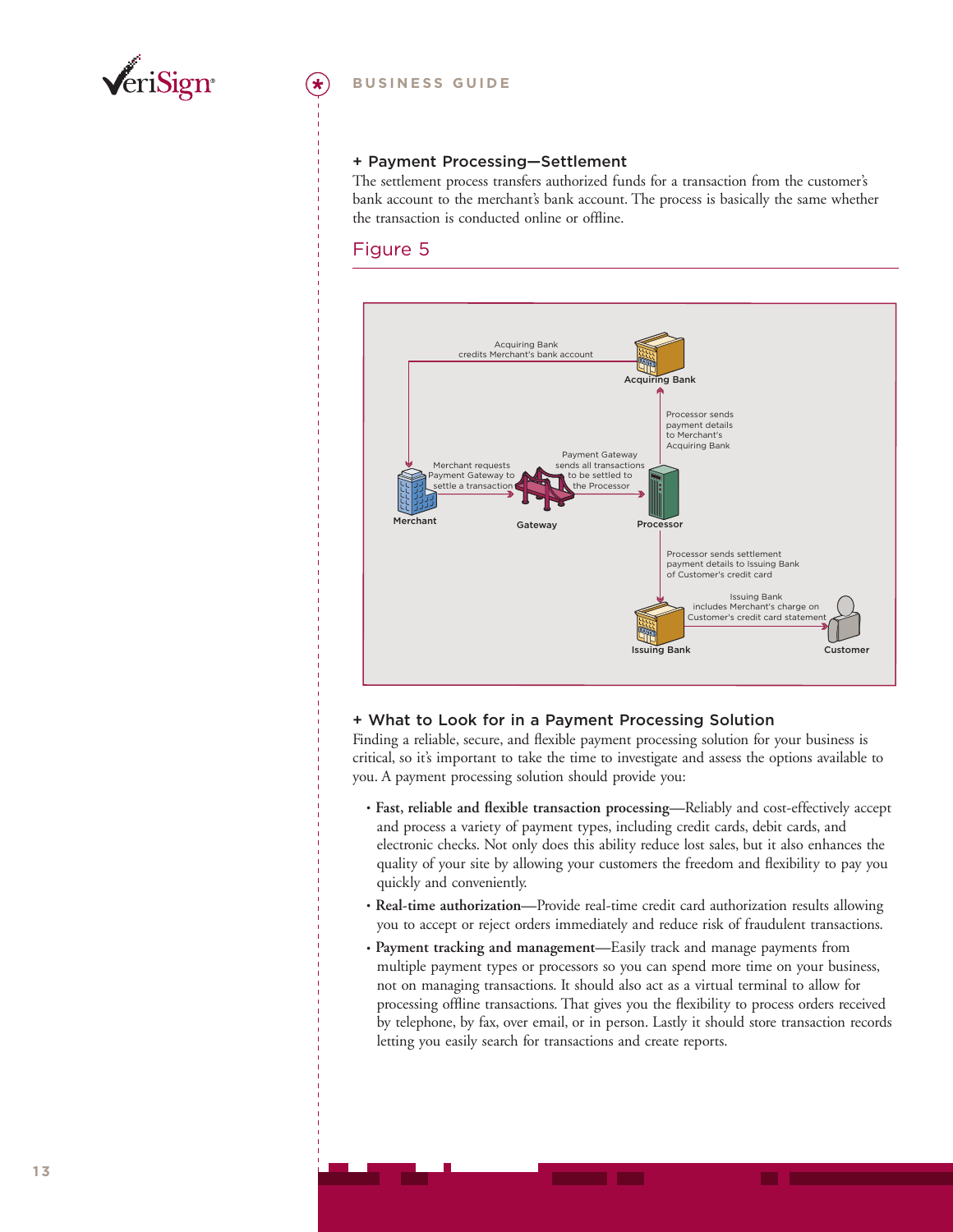

- S**eamless, scalable growth—**Scale rapidly and seamlessly to accommodate increased transaction volumes so your systems grow as your business grows.
- **Fast and easy integration—**Provide flexible, easy integration with the Merchant's Web site. The sooner you can start accepting payments, the sooner you can start generating revenue from your site. The service should also be able to work with all leading Internet Merchant Accounts, allowing you to switch your banking relationship without having to worry about installing new software or performing new integrations.
- **World-class security—**Offer standard processing level anti-fraud features such as card security code (CSC), and address verification service (AVS) as well as other comprehensive online fraud protection feature options that protect your online business from fraud. These options should be integrated seamlessly into the payment processing solution. Most importantly, these options should be cost-effective and simple to understand, so that you don't waste valuable time and money while protecting your online business against fraud.
- **Established and trusted solution—**Be provided by a well-established and trustworthy company. That ensures that your payment service provider will continue to provide reliable payment services as well as new features.

# VeriSign Payment Processing Services—Easy, Secure, and Reliable

The VeriSign Payment Services, now the industry standard for online payment processing solutions, was developed to meet the demanding and diverse needs of online merchants. It is an Internet payment processing service that simplifies online payment processing by providing reliable, secure and affordable payment connectivity among merchants, customers, and financial networks. VeriSign Payment Services allow merchants to securely and easily authorize, process, and manage multiple payment types—without investing in or maintaining significant technological resources. Developed to fit a variety of merchant needs, VeriSign Payment Services offer important value-add options, like our Fraud Protection Service, Payflow® Recurring Billing Service, and customer service packages that include professional integration support. The VeriSign suite of services was also designed to scale quickly and seamlessly as your business grows. Most importantly, VeriSign offers a payment processing service with immediate connectivity to all major processors and integration with most shopping carts.

### **+ Payflow Pro®**

Scalable and fully customizable, the VeriSign® Payflow Pro® service is recommended for merchants who require peak site performance and direct control over payment functionality on their site. The Payflow Pro service allows merchants to process payments through their Web sites with a software download that includes a software developer kit for simple API integration. The Payflow Pro service features credit card, debit card, and check processing as well as purchase card levels II and III. The Payflow Pro service is integrated with most major shopping carts.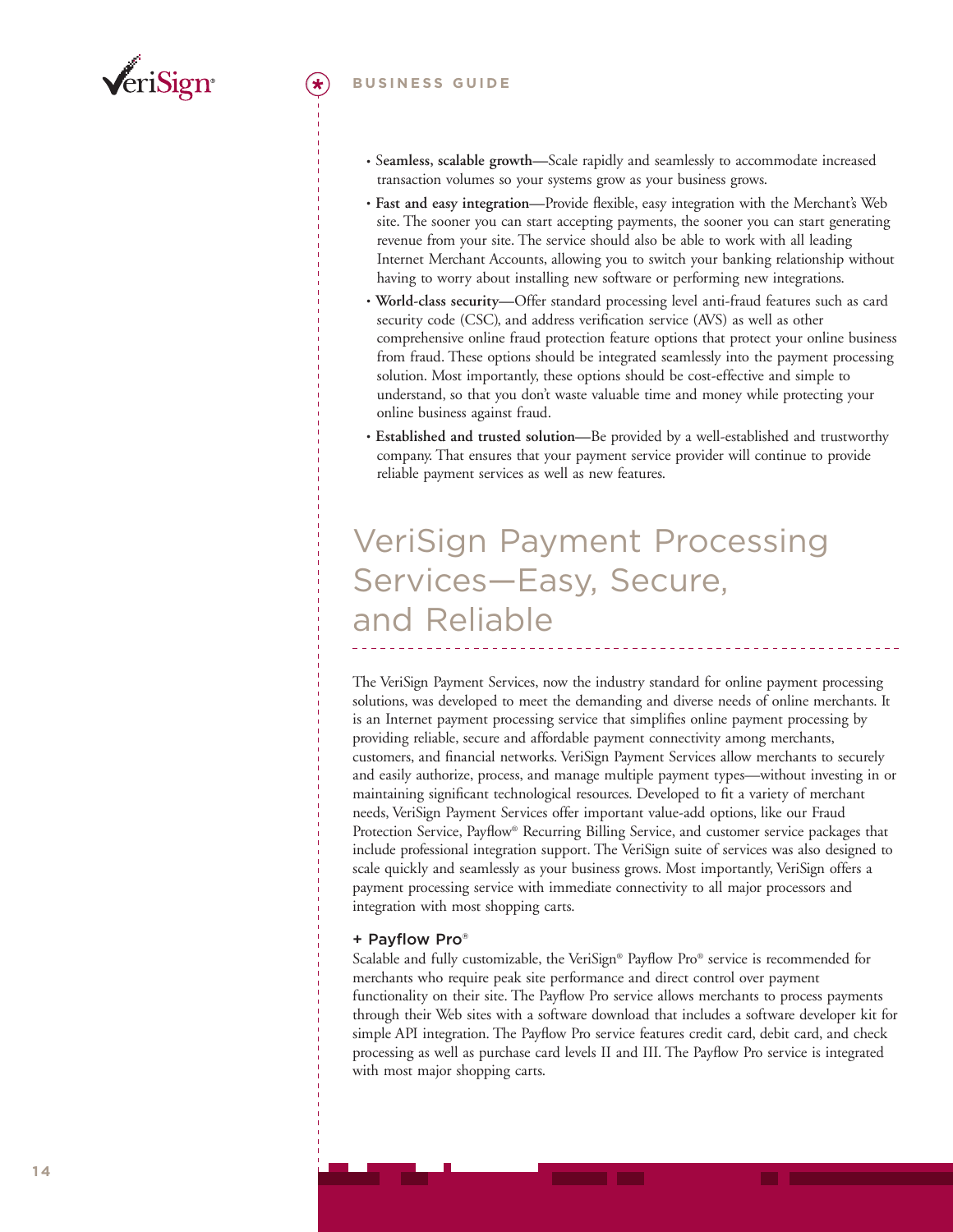

The Payflow Pro service gives merchants more control via a direct TCP/IP conection



#### **+ Payflow Link®**

The Payflow Link® service is designed for merchants who require a simple, low-cost solution to selling on the Web. The Payflow Link service is a hosted order-form service that allows a customer to securely input credit card information. To use the Payflow Link service, merchants need only add a small piece of HTML code that will link a customer from their Web site to the order forms hosted by VeriSign. The Payflow Link service offers merchants a simple package for payment processing, including credit card, debit card, and check processing functionality as well as offline order processing. The Payflow Link service works with most major shopping-cart software.

### The Payflow Link service allows merchants to process online payments using a simple Web Link

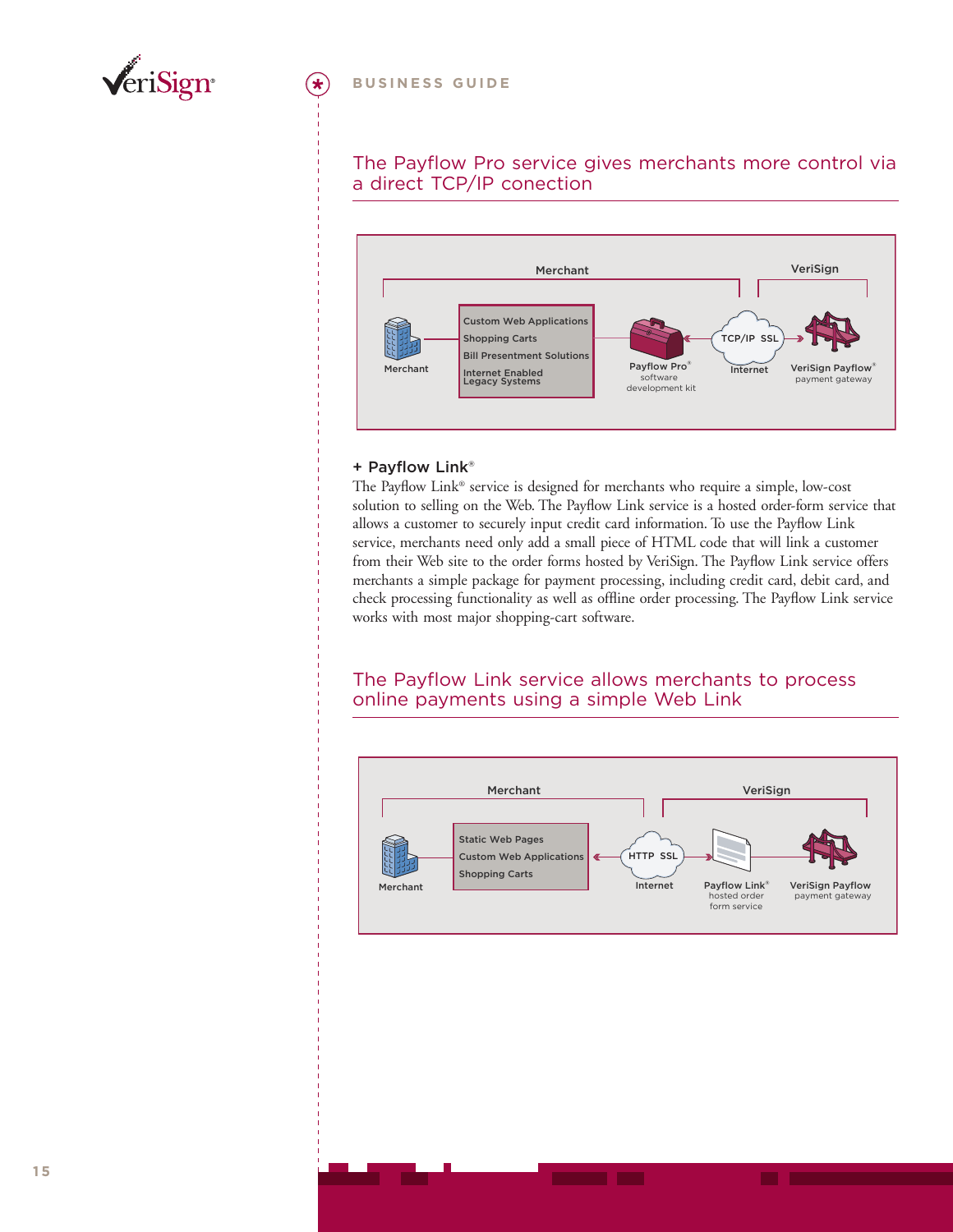

# VeriSign® Payment Services Features

Both the Payflow Pro and the Payflow Link services include the following important features:

- **Fast and easy integration—**The Payflow Pro service is already fully integrated with most major e-commerce solutions and shopping carts. The Payflow Link service works with most of the leading shopping carts available today. VeriSign Payment Services offer immediate connection to all major payment processors.
- **Real-time authorization and transaction verification—**VeriSign Payment Services allow merchants to get authorization results for purchases in a matter of seconds, so merchants can accept or reject orders immediately. Merchants also get immediate confirmation that a transaction has occurred.
- **Convenient payment tracking and management—**VeriSign's secure VeriSign® Manager, standard with the Payflow Pro service and Payflow Link service, allows merchants to easily search for transactions and create transaction reports. VeriSign Manager also allows merchants to submit offline transactions such as those submitted via telephone, by fax, or in person and return/credit transactions.
- **Seamless, scalable growth—**VeriSign's product line allows your business to grow easily and seamlessly as your transaction volume grows.
- **Fast, reliable transaction processing—**High-bandwidth, fault-tolerant network connections ensure maximum uptime and processing speed.
- **World-class security—**From the market leader in Internet security. Both Payflow services use SSL encryption to secure transaction information. The Payflow Pro client encrypts information between the merchant's site and the Payflow payment processing platform. The Payflow Link service uses secure, VeriSign-hosted order forms for the collection and transmission of transaction information. Both Payflow services come with standard, processing-level, anti-fraud features such as AVS and CSC. Payflow services also integrate seamlessly with VeriSign® Fraud Protection Services, offering you cost effective options that help protect your online business as it grows.
- **Maximum flexibility—**Merchants can switch banking relationships or add new payment types without having to install new software.
- **Expert technical support—**VeriSign offers various customer support options via its state-of-the-art Customer Care center, including 24/7 phone support.
- **Optional Recurring Billing Services—**An upgrade feature available with VeriSign Payflow Pro and Payflow Link services allows you to charge your customers on a recurring basis, automatically. The VeriSign® Recurring Billing Service integrates seamlessly with the Payflow Pro and Payflow Link services.
- **Trusted solutions from a trusted provider—**The Payflow service is provided by VeriSign, the leading provider of digital trust services that enable businesses and consumers to engage in commerce and communications with confidence. VeriSign has helped millions of businesses and individuals build, promote, and enable their Web sites for e-commerce.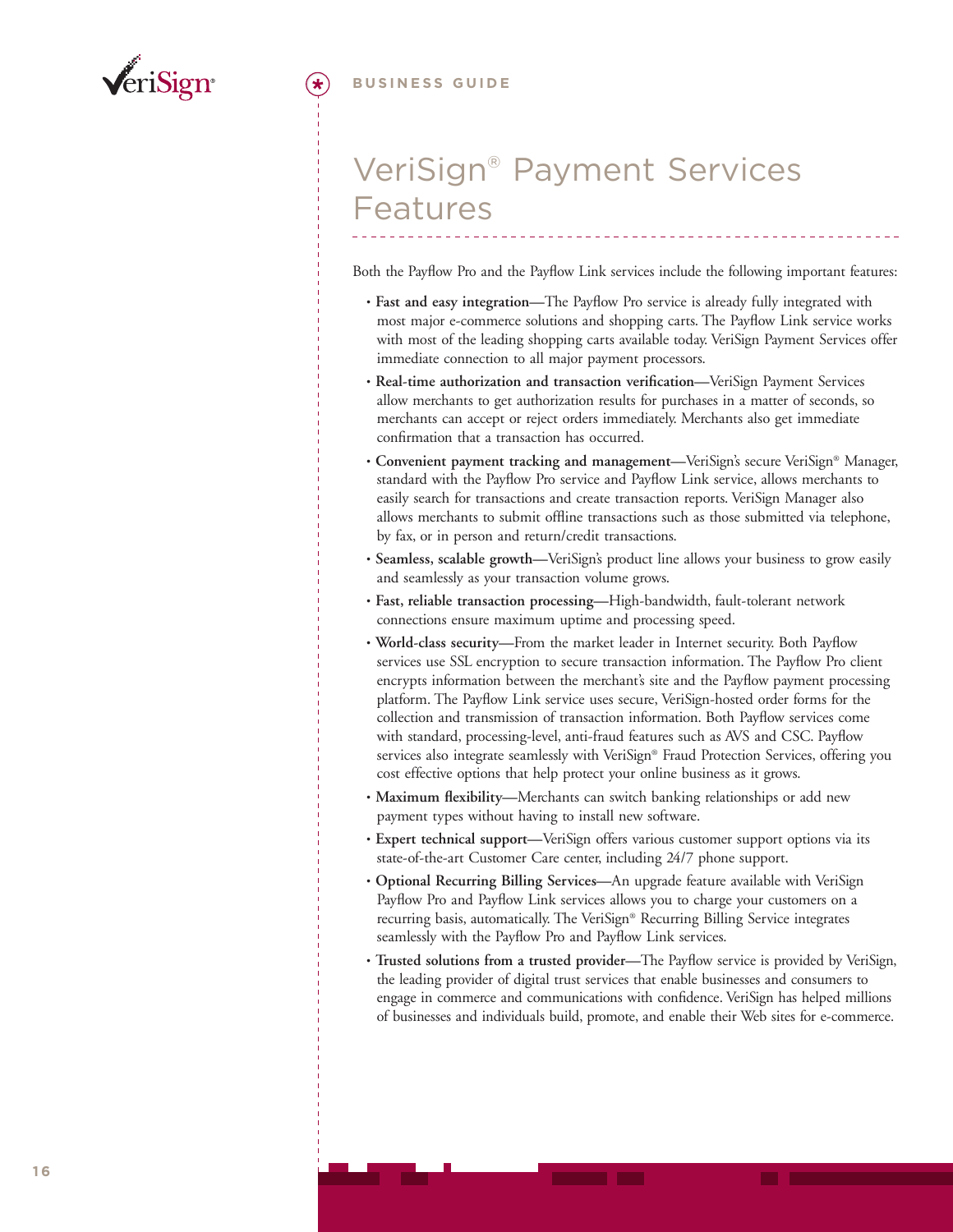

#### **THE VALUE OF A TRUST MARK**

#### *Online Shoppers Are Concerned about Security*

- 69 percent of Americans consider online credit card fraud a major concern.
- 85 percent of Americans are concerned about being the victim of identity theft.
- 37 percent of Americans believe that online purchasing poses the greatest threat for becoming a victim of identity theft.

#### *… and with Good Reason*

- Nearly 10 million Americans have experienced inappropriate use of their personal information to open new accounts without authorization, to misuse existing credit card accounts, and to abuse other personal financial resources.
- Since November 2003, the Anti-Phishing Work Group has seen reports of phishing scams increase by about 4,000 percent.

#### *Security Concerns Limit Spending*

- 64 percent of online shoppers have abandoned a shopping cart or failed to complete an online purchase because they didn't get a sense of trust when it came time to provide payment information.
- 56 percent of Americans report they are protecting themselves from identity theft specifically by limiting their online purchases to reputable websites.

### **BUSINESS GUIDE**

### **+ Internet Merchant Account**

VeriSign has also created a fast and easy way to apply online for an Internet Merchant Account through a partnership with one of the industry's premier Merchant Account providers, Merchant e-Solutions. The Merchant e-Solutions application is provided as an option within the VeriSign Payment Services registration process. As a VeriSign customer, the application fee is waived and the application qualifies for an instant decision.

# VeriSign Commerce Site

VeriSign Commerce Site Pro and Commerce Site Payment Services combine SSL Certificates with the VeriSign Payflow Pro payment gateway to form a complete, integrated solution that's ideal for e-commerce sites and online stores.

- Commerce Site Pro includes Payflow Pro and a 128-bit SGC-enabled SSL Certificate the world's strongest SSL encryption and the standard for online merchants, plus valueadded services, including VeriSign's guaranteed two-day delivery
- Commerce Site includes Payflow Pro and an SSL Certificate—ideal for less security sensitive intranets, extranets, and Web sites, plus other value-added services.

### Trust Marks

With the recent surge in phishing, identity theft, and other online scams, a trust mark (also called a security seal) is an indispensable tool in your effort to improve your customers' perception of safety when they do business online. 85 percent of Americans are concerned that they may become victims of identity theft,<sup>2</sup> with 37 percent believing that online purchasing poses the greatest risk.<sup>13</sup> 56 percent of Americans report they are protecting themselves from identity theft specifically by limiting their purchasing to reputable Web sites.<sup>14</sup>

Displaying a trust mark on your SSL-secured Web site reassures visitors and can lead to increased visitor-to-sales conversions, lower shopping cart abandonment, and a larger average purchase price.

The process is relatively quick and easy, involving the copying and pasting of a small line of code to your home page and any other page of your Web site where you want to display the trust mark. When visitors click on this trust mark, they instantly link to a pop-up window containing information about your SSL Certificate, assuring them that transactions with your site are encrypted by SSL and allowing them to verify your site's authenticity.

The criteria that you use to select an SSL provider and its associated trust mark should include the following:

- Level of recognition and preference among consumers
- Rigorous and thorough process for verifying a Web site's identity

<sup>12 "</sup>Steely-Eyed About Identity Theft," eMarketer, May 4, 2004<br><sup>13 "</sup>MasterCard Targets Phishing, ID Theft," Keith Regan, Ecommerce Times, June 23, 2004

<sup>14</sup> "Steely-Eyed About Identity Theft," eMarketer, May 4, 2004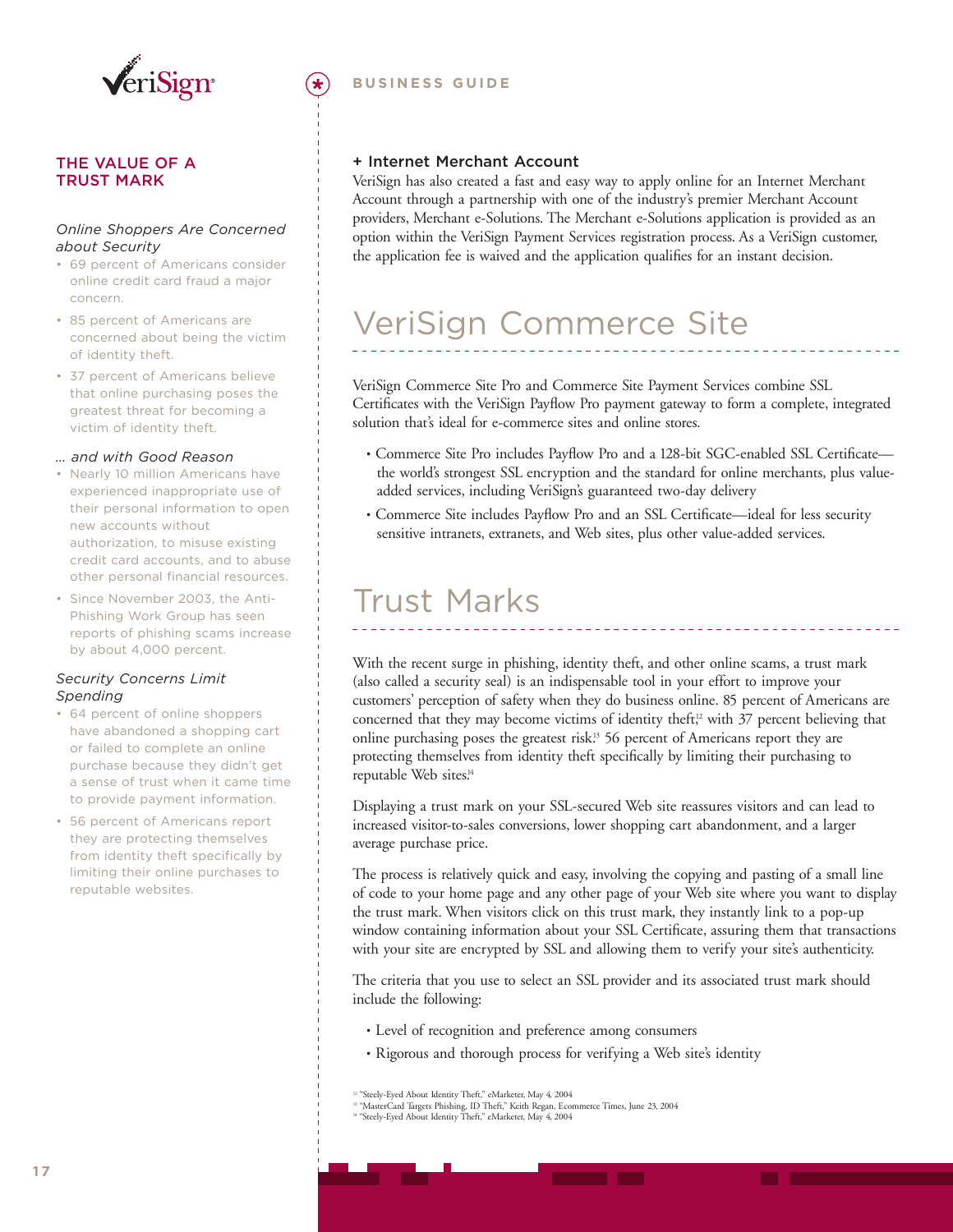

#### *Third-Party Trust Marks Alleviate Security Concerns*

- 52 percent of online shoppers say that trust marks stand for "security."
- 93 percent of U.S. online shoppers say it is important for an e-commerce site to include a trust mark.
- 64 percent of consumers who have terminated an online transaction due to a lack of security feel they would have gone through with the original purchase if the site had included a recognized trust mark.



#### *VeriSign Secured Seal*

Be sure to post the VeriSign Secured Seal on your home page or other pages where confidential information exchange takes place. The VeriSign Secured Seal lets your site visitors know that you have chosen leading services to help protect them.

### **THE VALUE OF THE VeriSign SECURED SEAL**

#### *The VeriSign Secured Seal Increases the Likelihood to Buy*

- 83 percent of U.S online shoppers are familiar with the VeriSign Secured Seal, more than any other mark
- And among them, more than four in five say it is their preferred seal
- The VeriSign Secured Seal rates best worldwide among endoresement programs in terms of consumer trust (60 percent), with customers indicating they believe the seal represents security, protection, verification, and reputation.
- The majority of shoppers (53 percent) prefer to use sites that display the VeriSign Secured Seal.

### **BUSINESS GUIDE**

- Experience and number of SSL Certificates issued
- Time-proven practices and procedures
- Ability to offer the strongest encryption to your site visitors
- Annual audits by a third party
- Investment in marketing programs to promote consumer awareness

# VeriSign's Trust Mark: The VeriSign Secured<sup>™</sup> Seal

VeriSign Secure Site and Commerce Site Services include the VeriSign Secured Seal.

The VeriSign Secured Seal is designed for display on Web sites as a symbol of security and trust, encouraging consumers to confidently provide credit card numbers and other sensitive information. When you purchase Secure Site, Commerce Site, or VeriSign Payment Services, you can post the seal on your home page, security/privacy page, transaction pages, etc. When visitors click on the seal, they instantly link to a dynamic pop-up screen of information about the SSL Certificate, assuring them that transactions with your site are encrypted by SSL, allowing them to verify your site's identity and check the certificate's status in real time. If you are using VeriSign Payment Services, the pop-up screen will also let your customers know that their payment transactions are being processed securely through VeriSign's secure payment infrastructure.

Secure Site and Commerce Site solutions also include up to \$250,000 of NetSure® protection, an extended warranty program that protects e-business against economic loss resulting from theft, corruption, impersonation, or loss of use of a certificate.

# VeriSign E-Commerce Solutions: Summary

VeriSign offers a complete range of products and services to help your business implement an end-to-end security solution for e-commerce. VeriSign® SSL Certificates are available with or without SGC support as part of Secure Site services. VeriSign Payment Services enable businesses to easily accept, manage, and process payments electronically. VeriSign Commerce Site Services combine SSL Certificates, payment services, and other value-added features to form a complete, secure e-commerce solution. The VeriSign Secured Seal inspires upfront trust and confidence among customers prior to and during the purchase process. And for large enterprises operating multiple servers, VeriSign® Managed PKI for SSL simplifies the process of issuing and managing large numbers of SSL Certificates.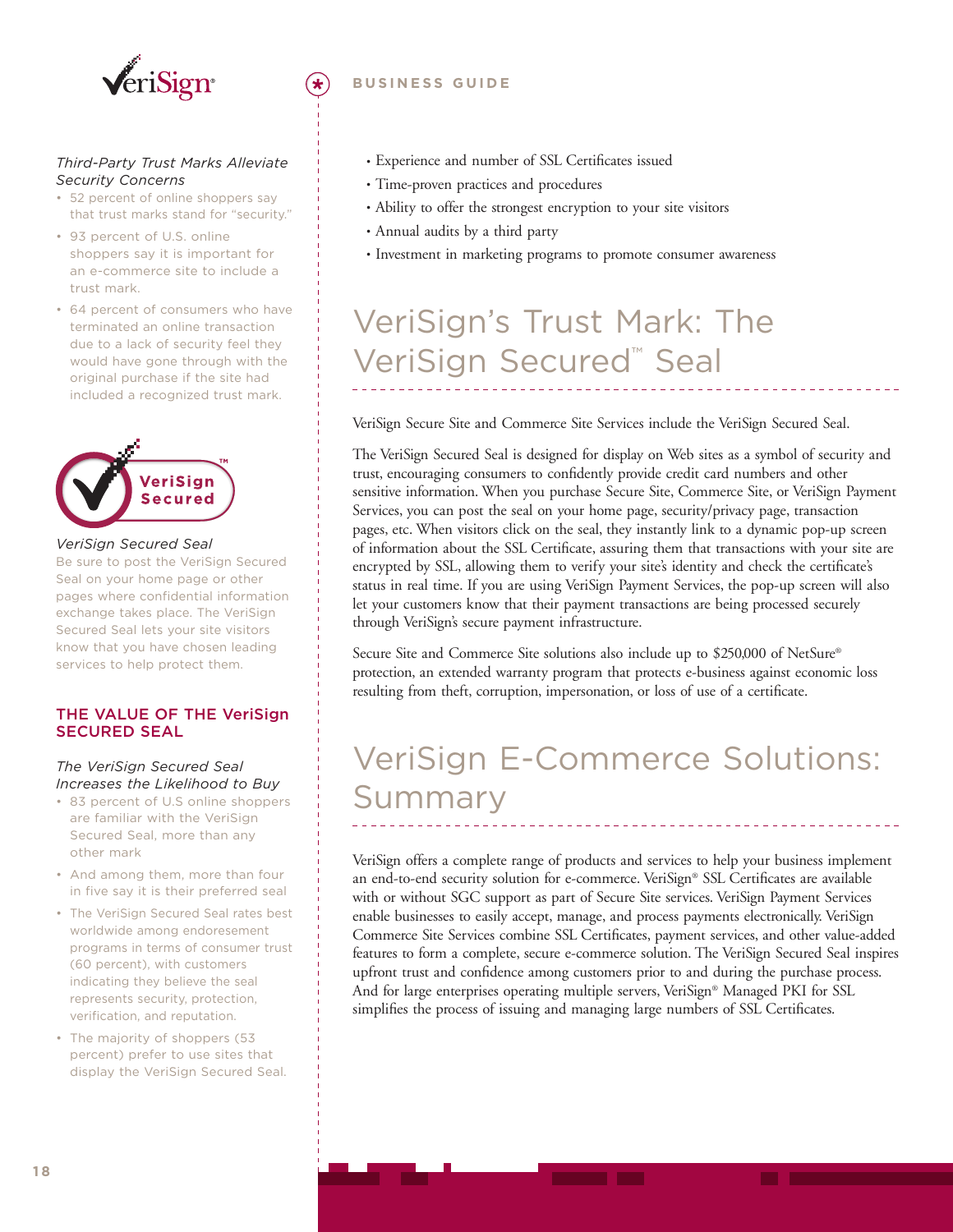

#### **+ VeriSign Product and Service Overview**

SSL Certificates

- **Secure Site Pro** includes a 128-bit SGC-enabled SSL Certificate to ensure the strongest available encryption to every visitor and value-added services
- **Secure Site** includes an SSL Certificate, plus additional value-added services
- **Managed PKI for SSL** for companies securing five or more servers (see VeriSign's Web site or call for details)

Payment processing services

- **Payflow Pro** is recommended for merchants who require peak site performance and direct control over payment functionality on their site. Includes a software development kit for simple API integration.
- **Payflow Link** is designed for merchants who require a simple, low-cost solution to selling on the Web. Merchants need only add a small piece of HTML code that will link a customer from their Web sites to the order forms hosted by VeriSign.

Commerce site services (SSL Certificates + Payflow Pro)

- **Commerce Site Pro** includes the Payflow Pro service and a 128-bit SGC-enabled SSL Certificate— the world's strongest SSL encryption and the standard for online merchants
- **Commerce Site** includes the Payflow Pro service and an SSL Certificate—ideal for less security sensitive intranets, extranets, and Web sites

# How to Enroll for Commerce Site and Secure Site Solutions

Phone: Toll free 1-866-893-6565 or 650-426-5112 Email: internetsales@verisign.com Web: *www.verisign.com/products-services/security-services/ssl/index.html*

# The VeriSign Advantage

VeriSign SSL Certificates and e-commerce payment services have earned the trust of businesses worldwide, including 93 percent of Fortune 500 companies and 94 percent of the top 50 e-commerce sites. To date, VeriSign, the world's leading SSL provider, has issued almost 500,000 SSL Certificates. VeriSign is the only leading vendor to offer 128-bit SGCenabled SSL, the strongest encryption available to secure both the connection between the customer and the merchant and between the merchant and the network of financial institutions. That's part of the reason consumers rate the VeriSign Secured Seal, the most recognized and trusted security seal in the world.

VeriSign is committed to helping merchants achieve their goals with respect to secure e-commerce:

• **Security and privacy—**VeriSign offers the strongest encryption available to address consumers' concerns about security, safety, and privacy.